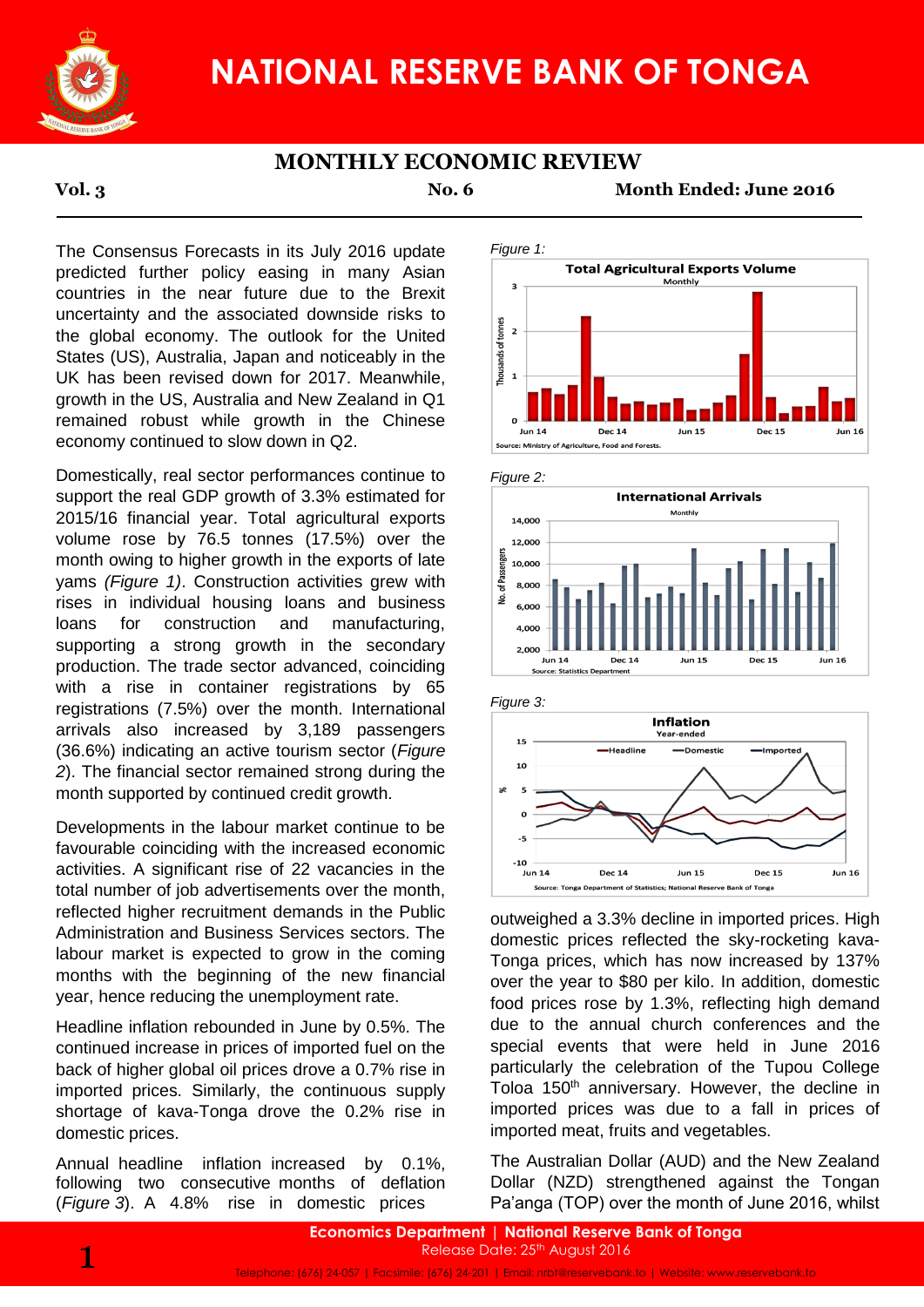

## **MONTHLY ECONOMIC REVIEW**

**Vol. 3 No. 6 Month Ended: June 2016**

the U.S Dollar (USD) has weakened. As a result, Tonga's Nominal Effective Exchange Rate (NEER) and Real Effective Exchange Rate (REER) depreciated over the month by 0.9% and 0.6% respectively *(Figure 4)*, maintaining Tonga's price competitiveness amongst that of its major trading partners. Over the year, both the NEER and the REER declined by 6.8% and 7.8% respectively.

Total payments in the Overseas Exchange Transactions (OET) fell in June by \$5.4 million (9.8%) to \$49.7 million. Import payments declined by \$5.8 million over the month driving the fall in total OET payments. This was largely attributed to lower payments for the imports of oil and construction materials despite the rising payments for imports of motor vehicles, wholesale and retail goods.

Total OET receipts reached a new record high in June of \$84.9 million, \$25.4 million (42.6%) higher than that in May. This was attributed to large inflows of funds from donor partners for budget support and government grants being received before the closing of the fiscal year 2015/16. This brings official transfer receipts to a total of \$25.0 million, \$14.1 million (129.6%) higher than that in May. Private transfer receipts still remained high at \$22.0 million whilst transfers received by non-profit organizations rose by \$4.8 million (338.4%) to \$6.2 million. Financial account receipts also rose by \$3.4 million (38.6%) to \$12.2 million which are mostly interbank transfers.

The balance of OET for the month of June, which is the net change to foreign reserves, was therefore a very high surplus of \$24.2 million, which is \$16.4 million higher than the surplus in May (Figure 5). This reflects the high surplus in the balance of the current account driven by the high inflow of official government transfers and remittance receipts during the month. Official foreign reserves also rose significantly in June to \$354.9 million (*Figure6)*, equivalent to 10.1 months of import cover, well above the NRBT's minimum range of 3- 4 months.<sup>1</sup>

*Figure 4:*







*Figure 6:*



Broad money increased over the month by \$10.1 million (2.2%) to a record high of \$470.5 million *(Figure 7)*. This was driven by a \$28.5 million (8.5%) increase in net foreign assets, offsetting a \$18.5 million (14.6%) decline in net domestic assets. Higher foreign reserves continue to drive the rising net foreign assets while an increase in government deposits explained the fall in net

<sup>1</sup> IMF projects the level of foreign reserves for 2015/16 as equivalent to 7.6 months of imports cover.

1